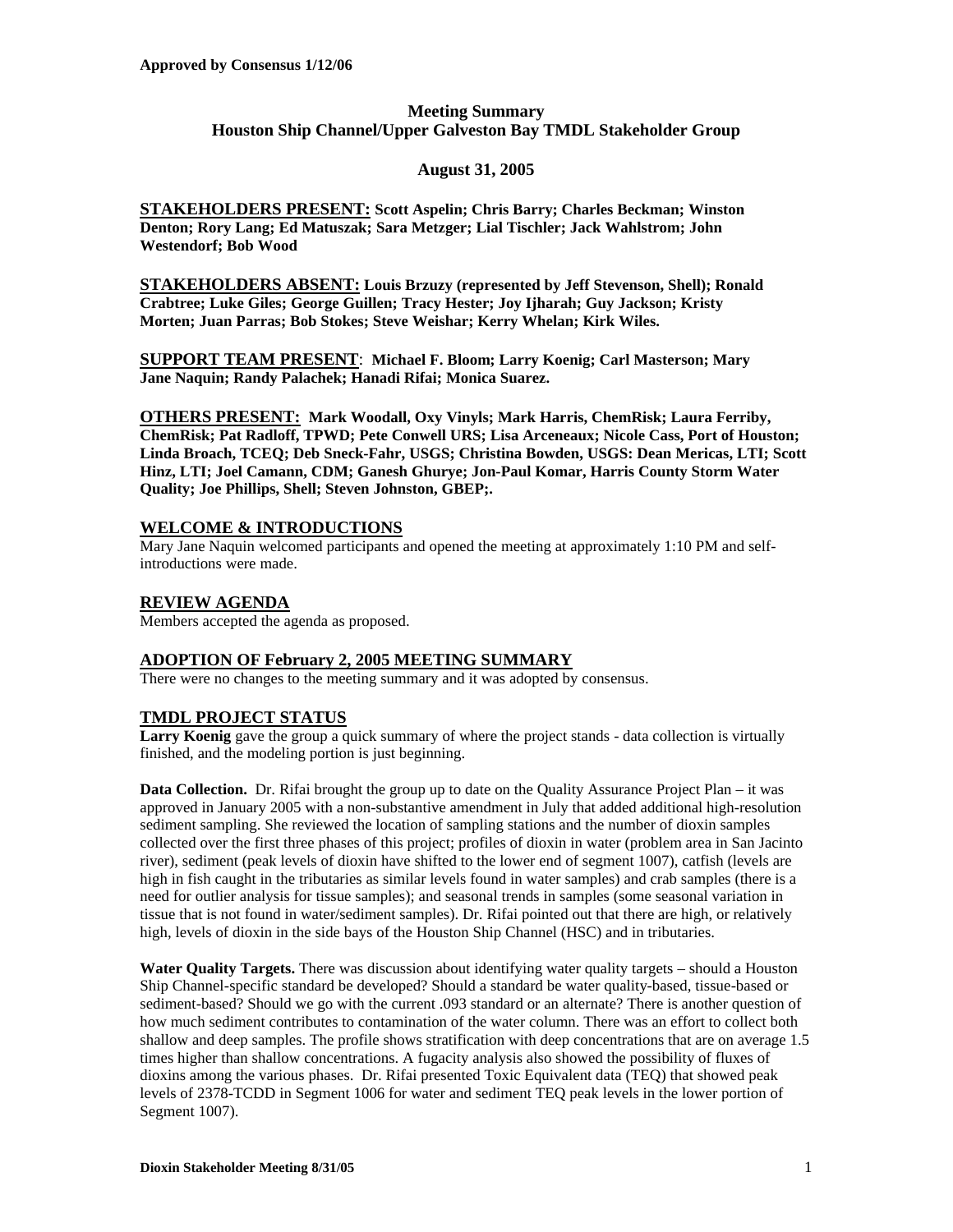**Sediments.** Peter Santschi, Texas A & M University Galveston (TAMUG) is doing a geochronology study of sediment and results to date show dioxin present as long as 100 years ago (non-anthropogenic), but the data from this study has not yet undergone Quality Assurance/Quality Control (QA/QC).

**Flow.** Dr. Rifai's team took flow measurements at fifteen locations and created flow vs. depth variation curves. Six to eight measurements were taken at each location within a week. The question is 'can instream loads be calculated using the flow data'?

**Ambient Air.** EPA national studies have pointed to air as a significant source of dioxins. By and large sampling results at the five air monitoring stations show TEQ concentrations are consistent with some peaks and outliers. 2378-TCDD and three other congeners are present in the vapor stage but not in particulates; five to six are found in both gas and particles; while seven to eight are mostly sorbed in particles. For ambient air, the technical team identified a number of sources of dioxin using the EPA's Toxic Release Inventory (TRI). Diesel fuel, unleaded fuel vehicles, utility boilers and pulp mills are the four types of dioxin-generating activities that appear in the data clusters using EPA's Dioxin Congener Profile Source. The data collected for this project seems to show that 2378-TCDD is not present in particles in ambient air (It is present in vapor).

**Runoff.** The technical team monitored storm water runoff in 2002 and again in 2005. There are still outstanding samples. Comparing the 2002 and 2005 results, there are some changes in the congener patterns. There appears to be nothing definitive to say at this time and this situation requires more thought before any conclusion can be made.

**Potential Source.** There is a possible source of dioxin in Segment 1001 of the San Jacinto River just upstream of the IH 10 Bridge. It was a facility that went out of business in the 1970s that had abandoned pits and because of subsidence and erosion is now completely submerged. This location is very near where samples in Segment 1001 show high levels of dioxin. Currently TCEQ's Superfund team is doing some follow up investigation as to what the abandoned pits contained. TCEQ is requesting anyone with aerial photographs of this location that would show the facility before it shut down to assist the Superfund Site investigation by sharing the photos.

**Load Estimates.** Looking at dioxin loads to the channel, from point sources, runoff, and direct deposition compared to the total load leaving the Houston Ship Channel, 2378-TCDD loads total about 16% and TEQ totals are about 59% of the load leaving the channel. For this TMDL the central issue is still from where does the 2378-TCDD come. It is still there, and if we, look at sediment it might provide a little more of the answer as well as looking at the potential source in Segment 1001. The team proposes to examine sediment in Black Duck Bay (no point sources) and calculate the water concentrations from sediment resulting from partitioning from bottom sediment to dissolved phase. Once this partitioning coefficient is calculated, it could be applied to all the other locations and see how it compares to the profile and see if a sediment load can be derived. There are still data gaps and additional study will be needed during the implementation planning phase to get answers.

**Modeling.** Dr. Rifai briefed the group that the team will be modeling dynamic situations (WASP 7 and DYNHYD models); runoff and atmospheric loads (HSPF model); sediment transport (WASP with measured water-sediment partitioning coefficients). Simulations will be completed for 2378-TCDD and major contributors to TEQ. The lower boundary of the modeling effort will be Morgan's Point. Dr. Rifai guided the stakeholders through the modeling process and what data would be input to the model. There was much discussion among the stakeholders regarding data and the operation aspects of the model.

#### **COMMENTS**

The following points were raised at various points during the ongoing discussion among the stakeholders:

**Alta** There is a need to look at information on the effect of the salt water wedge on stratification and dissolved oxygen levels.